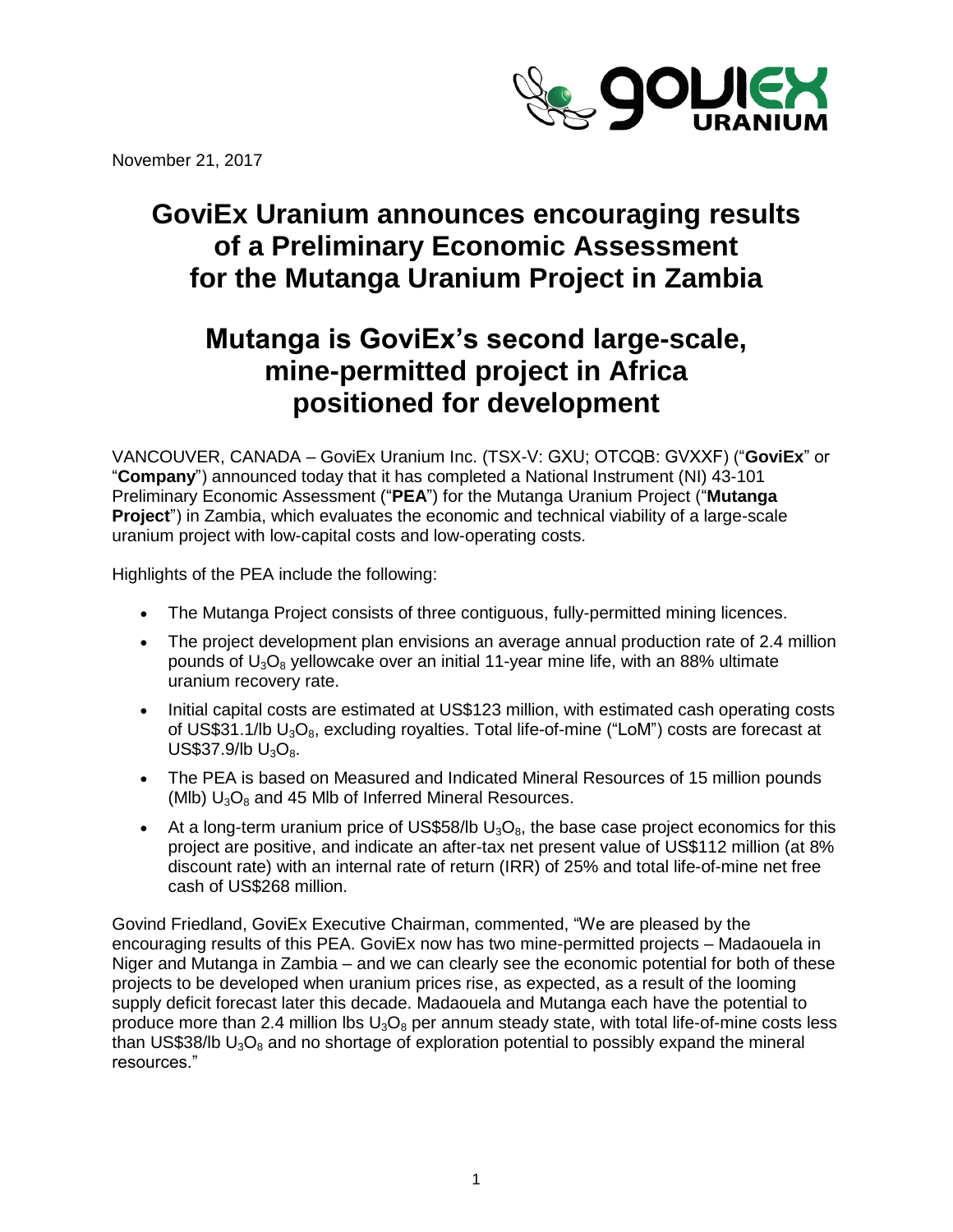The PEA was prepared for GoviEx by SRK Consulting (UK) Limited ("**SRK**") and the technical report, titled "NI 43-101 Technical Report on a Preliminary Economic Assessment of the Mutanga Uranium Project in Zambia", will be filed on SEDAR at [www.sedar.com](http://www.sedar.com/) and on the GoviEx website at www.goviex.com within 45 days.

The PEA is considered preliminary in nature and includes Inferred Mineral Resources that are considered too speculative geologically to have the economic considerations applied to them that would enable them to be categorized as Mineral Reserves. Mineral Resources that are not Mineral Reserves have not yet demonstrated economic viability. Due to the uncertainty that may be attached to Inferred Mineral Resources, it cannot be assumed that all or any part of an Inferred Mineral Resource will be upgraded to an Indicated or Measured Mineral Resource as a result of continued exploration or Mineral Reserves once economic considerations are applied; therefore, there is no certainty that the production profile concluded in the PEA will be realized.

#### **Introduction**

The PEA evaluated the economic and technical viability of the Mutanga Project in the southern province of the Republic of Zambia, near the town of Siavonga. GoviEx holds several contiguous mining and prospecting licences acquired from Denison Mines Corp. and African Energy Resources Ltd. that are grouped as the Mutanga Project.

## **Geology**

The Mutanga Project area is situated within the Karoo Supergroup, which is a thick, terrestrial sedimentary strata, widespread across much of southern Africa. The Karoo Supergroup consists of the three formations within the Lower Karoo and four formations within the Upper Karoo. There are at least six regional depositional sequences that broadly reflect synchronous episodes of basin subsidence and climate change. Many of the Karoo rift basins contain sandstone-hosted uranium mineral deposits; these deposits are more typically found within the Upper Karoo.

The geology at the Mutanga Project consists entirely of Escarpment Grit, ranging from thick, coarse conglomerate beds to thinly-bedded or cross‐bedded fine- to medium-grained sandstones. Thin bands of shale and mudstone are intercalated in the sequence. Below the grits are well-developed calcareous shale and siltstone layers. Uranium mineralization occurs at the interface between siltstones and sandstones at redox boundaries.

## **Mineral Resources**

The Mutanga Project contains a Measured and Indicated Mineral Resource of 21.6 million tonnes at an average grade of 318 ppm  $U_3O_8$ , containing 15 million pounds of  $U_3O_8$ , and an Inferred Mineral Resource of 74.6 million tonnes at an average grade of 273 ppm  $U_3O_8$ , containing 45 million pounds of  $U_3O_8$  in six deposits located over a 65-kilometre strike. The mineral resource estimate was determined by SRK and was based on information provided in previous studies, shown in Table 1. The location of the deposits is shown in Figure 1.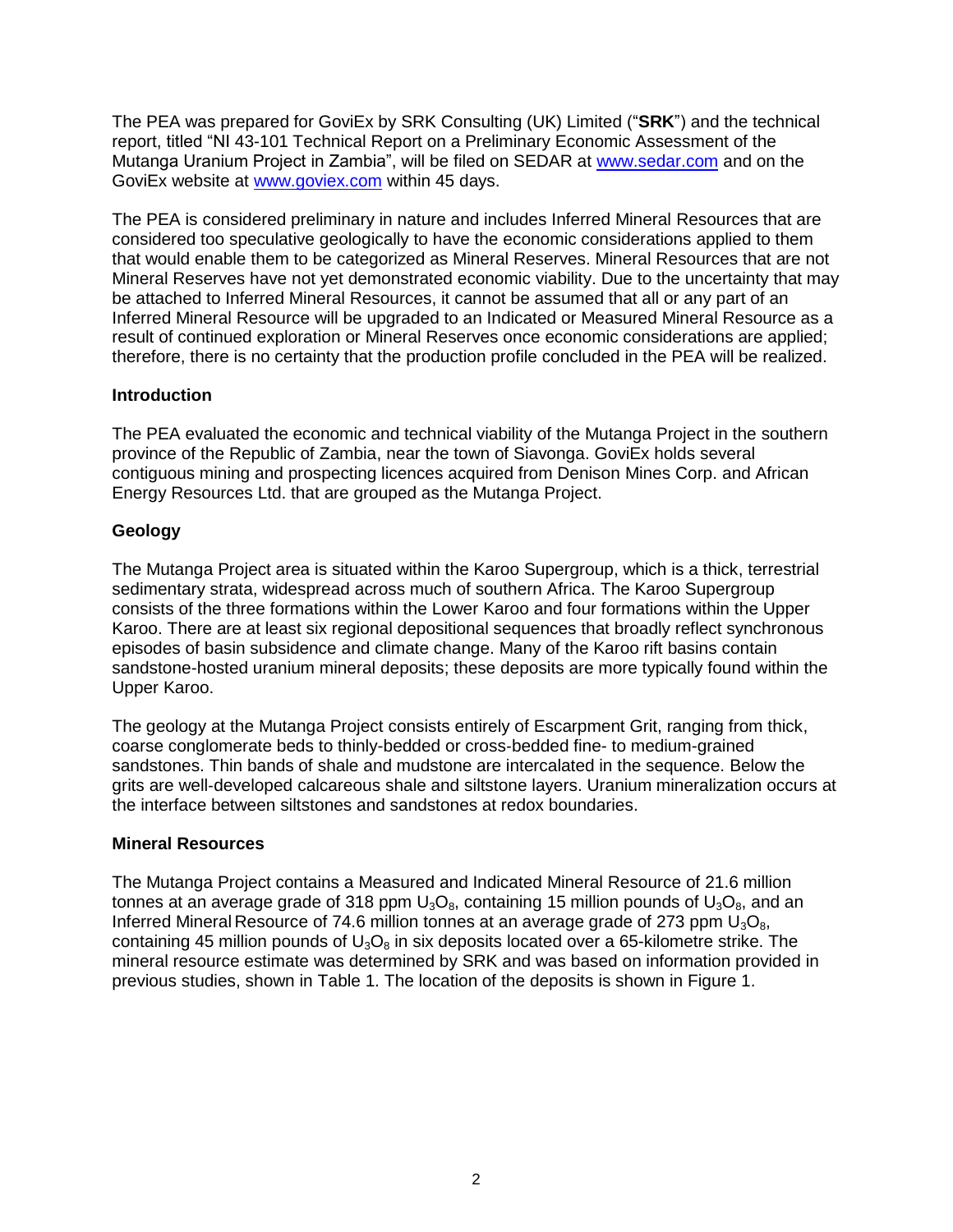| <b>Deposit</b>           | Category  | <b>Tonnes (Mt)</b> | $U_3O_8$ Grade<br>(ppm) | $U_3O_8$ Mlb |
|--------------------------|-----------|--------------------|-------------------------|--------------|
|                          | Measured  | 1.9                | 481                     | 2.0          |
| Mutanga <sup>2</sup>     | Indicated | 8.4                | 314                     | 5.8          |
|                          | Inferred  | 7.2                | 206                     | 3.3          |
| Dibwe <sup>2</sup>       | Inferred  | 17.0               | 239                     | 9.0          |
| Dibwe East <sup>2</sup>  | Inferred  | 43.1               | 304                     | 28.9         |
| Gwabe $3$                | Measured  | 1.3                | 237                     | 0.7          |
|                          | Indicated | 3.6                | 313                     | 2.5          |
|                          | Inferred  | 0.7                | 178                     | 0.3          |
|                          | Measured  | 2.7                | 350                     | 2.1          |
| Njame <sup>3</sup>       | Indicated | 3.7                | 252                     | 2.1          |
|                          | Inferred  | 2.1                | 225                     | 1.1          |
| Njame South <sup>3</sup> | Inferred  | 4.4                | 250                     | 2.4          |
| Sub-total Measured       |           | 5.9                | 366                     | 4.8          |
| Sub-total Indicated      |           | 15.7               | 299                     | 10.4         |
| Measured and Indicated   |           | 21.6               | 317.5                   | 15.1         |
| Inferred                 |           | 74.6               | 273.0                   | 44.9         |

#### **Table 1: Mineral Resource Estimate<sup>1</sup> , Mutanga Uranium Project, Zambia, SRK Consulting (UK) Ltd. – November 20, 2017**

Mineral Resources have not been constrained by pit shells; however, almost all of the mineralization occurs within 125 metres of surface with uranium grades which are, in general, considered to have reasonable prospects for eventual economic extraction by open pit mining.

2 The cut-off grade used for reporting the Mineral Resource is 100 ppm  $U_3O_8$ , which is applied directly to block model cells.

<sup>3</sup> No  $U_3O_8$  ppm cut-off is applied to block model cells for reporting the Mineral Resource. However, the outer limits block model was constrained within a 100 ppm  $U_3O_8$  wireframe used for geological modelling.

No Mineral Reserves have yet been determined for the Mutanga Project.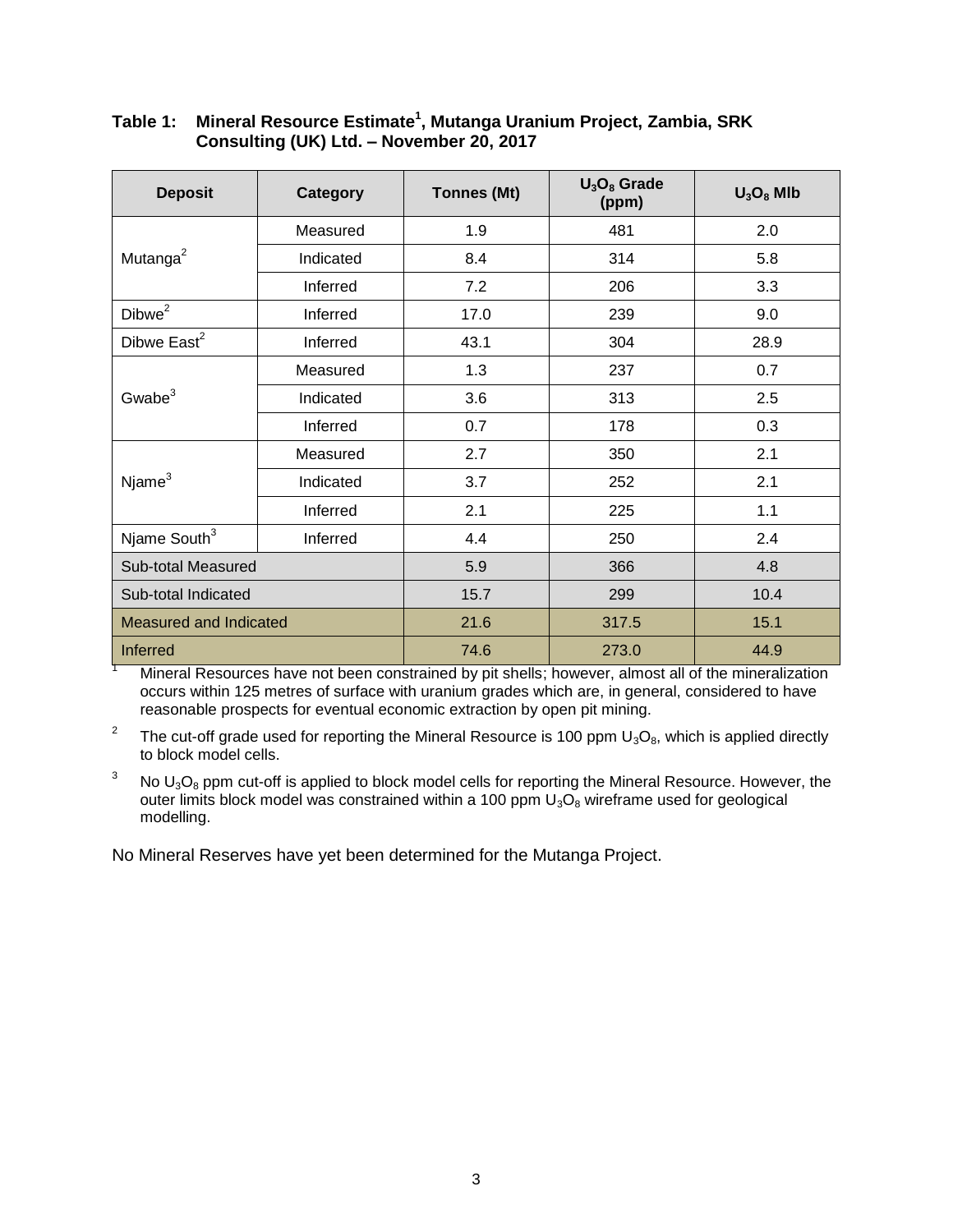

**Figure 1: Location of Named Prospects in the Mutanga Project**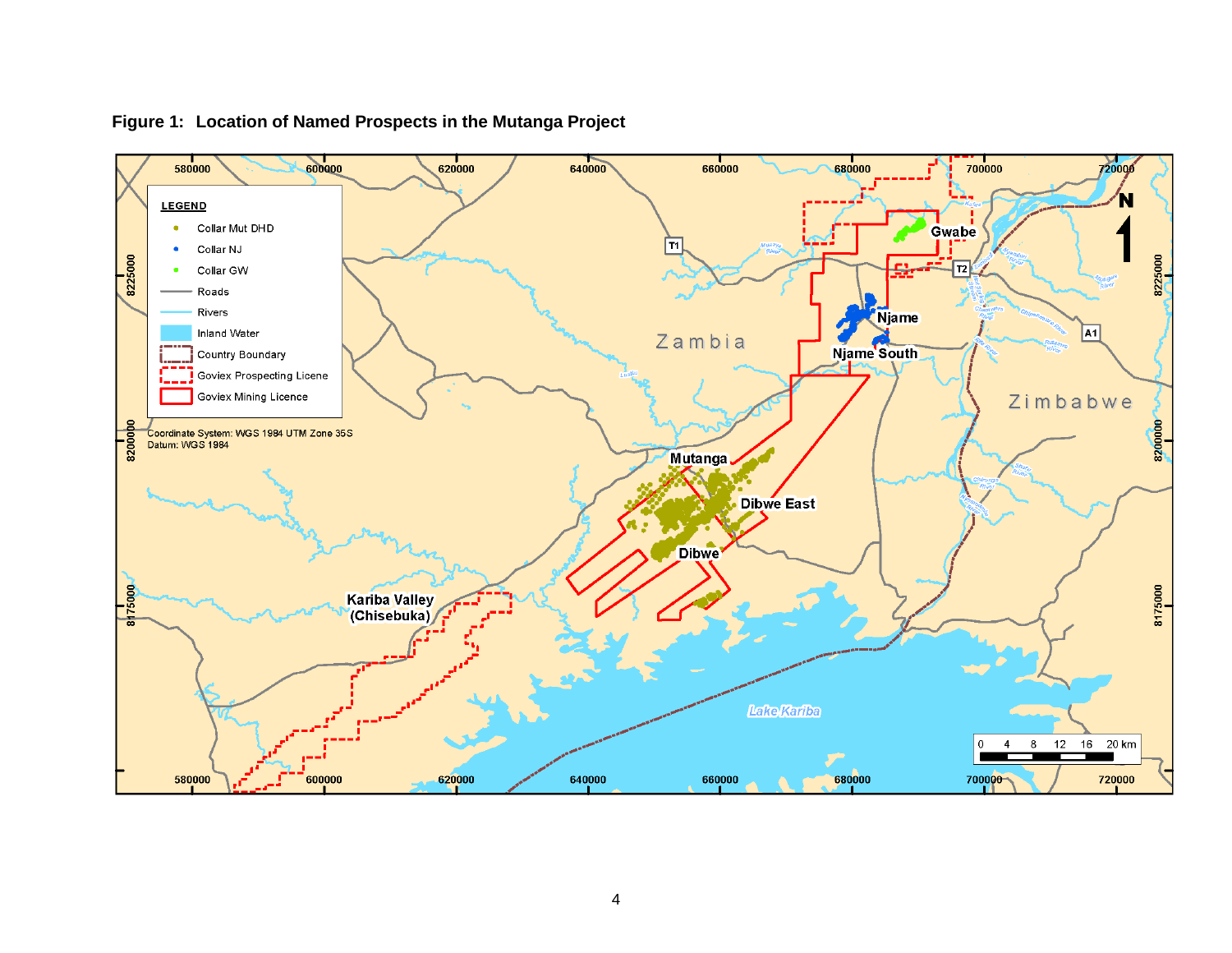## **Mining**

The deposits are amenable to conventional, shallow, open-cast mining methods, utilizing excavators and trucks with relatively low stripping ratios. The uranium oxide and waste are in cemented sandstone that will require blasting. Pit optimizations were run for considered deposits to determine pit limits and pushback development. Production schedules have been prepared for all deposits, assuming the same cut-off grade for each and a plant feed rate of 4.0 Mt per annum.

Using a uranium price of US\$50/lb  $U_3O_8$  for the pit optimization results in a Run-of-Mine ("RoM") inventory that covers 11 years of production from the six considered deposits. Mining losses and dilution were applied as 10% and 10% global values. Diluting grade used was 0.0 ppm  $U_3O_8$ . The total pit inventory for mineralized material is 40.8 Mt at 333 ppm  $U_3O_8$ . The overall strip ratio for the project is 3.4, but varies from 1.4 to 6.0, depending on the deposit.



#### **Figure 2: RoM Ore Production Profile**

## **Processing**

Two process options have been investigated: alkaline leach and acid leach. Acid heap leaching was selected on the basis that it gives slightly better overall recovery for all six deposits, while being more rapid and having lower operating and capital costs. The process is robust, simple, and has a low environmental profile. The uranium recovery and acid consumption from each deposit is shown in Table 2.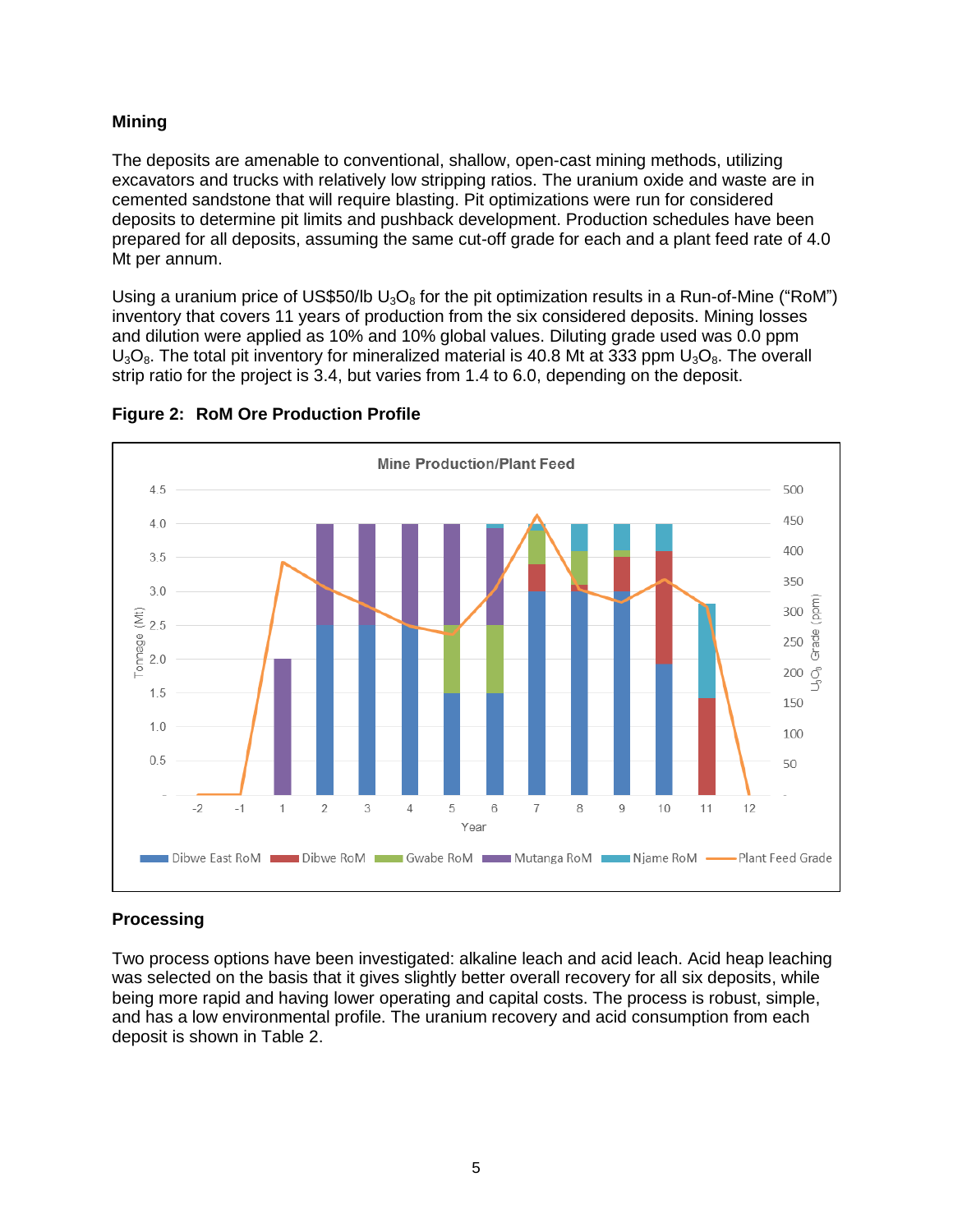## **Table 2: Summary of Metallurgical Data**

| <b>Deposit</b> | <b>Uranium Recovery (%)</b> | <b>Acid Consumption (kg/t)</b> |
|----------------|-----------------------------|--------------------------------|
| Mutanga        | 85.4                        | 3.86                           |
| Dibwe East     | 93.3                        | 6.37                           |
| <b>Dibwe</b>   | 74.6                        | 9.34                           |
| Njame          | 83.1                        | 2.61                           |
| Gwabe          | 69.7                        | 18.49                          |

Three separate uranium oxide preparation and leach areas will be developed adjacent to the deposits. The main facilities for recovery of uranium oxide will be located close to the Mutanga and Dibwe East pits. Separate satellite process facilities will be developed for the Dibwe and the Njame and Gwambe deposits.

At each of the sorption plants, uranium will be stripped from the leach solution and loaded onto a resin. This process is reliable and has been proven at other locations. The barren leach solution will be returned to the barren pond to be used for leach solution make-up. Resin from all sorption plants will be directed to a central stripping plant located at Mutanga-Dibwe East, where uranium oxide will be precipitated after stripping the resin in the form of a dry powder that will be loaded directly into drums and immediately sealed. Per annum, uranium production is expected to average approximately 2.6 Mlbs  $U_3O_8$ , contained in uranium oxide at steady state.

#### **Environment**

GoviEx currently holds Zambia Environmental Management Agency (ZEMA) licences for the management, generating, and storing of hazardous waste, plus an emissions licence. Environmental Impact Assessments (EIA's) were prepared for the Njame and Gwabe operations in 2008, and for the Mutanga and Dibwe operations in 2009. Environmental Management Plans (EMPs) were generated for both EIAs, and a Resettlement Action Plan (RAP) was also prepared for Mutanga. All licences required have been approved and are currently valid.

#### **Transport and Logistics**

Imported cargo will be sourced in South Africa or imported through Durban, South Africa, Walvis Bay, Namibia, and/or Dar-es-Salaam, Tanzania, then transported to site by road. Barrels of uranium oxide will be loaded into standard sea containers and trucked to the Walvis Bay sea port in Namibia.

## **Capital Costs**

Forecast capital and operating expenditure for the life of the operation is presented in tables below. A two-year construction period ahead of production is envisaged. The operation is intended to be contractor-mined.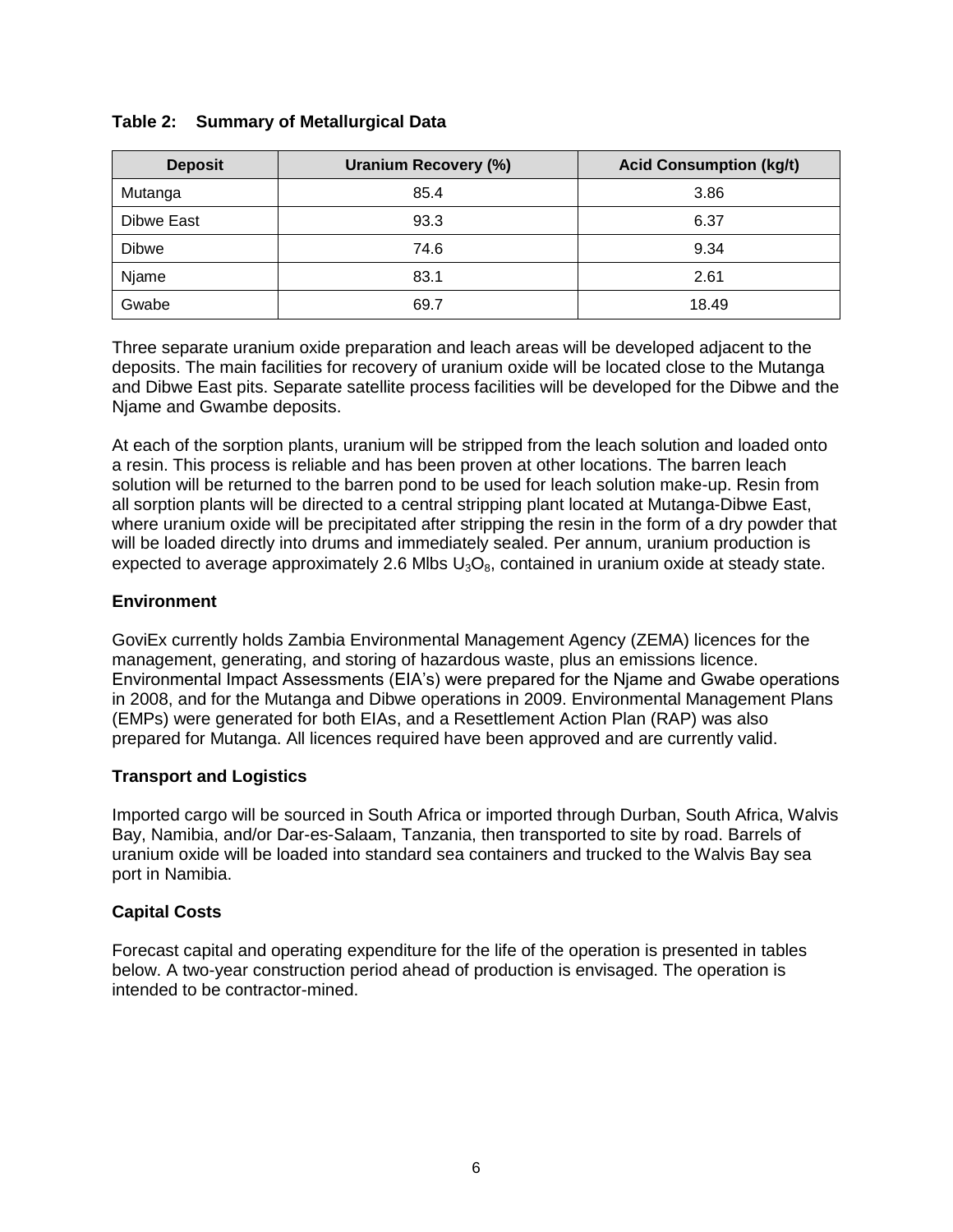## **Capital Expenditure**

| <b>Parameter</b>                           |                       | <b>Units</b> | <b>Total Amount</b> |
|--------------------------------------------|-----------------------|--------------|---------------------|
| <b>Initial Project</b><br><b>Capital</b>   | Mine Mobilisation Fee | (USDm)       | 0.4                 |
|                                            | Plant                 | (USDm)       | 82.6                |
|                                            | Camp                  | (USDm)       | 3.2                 |
|                                            | Infrastructure        | (USDm)       | 7.5                 |
|                                            | G&A                   | (USDm)       | 2.1                 |
|                                            | <b>EPCM</b>           | (USDm)       | 12.0                |
|                                            | Contingency           | (USDm)       | 10.7                |
|                                            | Community             | (USDm)       | 5.0                 |
| <b>Total Initial Project Capital</b>       |                       | (USDm)       | 123.4               |
| <b>Total Deferred / Sustaining Capital</b> |                       | (USDm)       | 59.5                |
| <b>Total Capital Expenditure</b>           |                       | (USDm)       | 182.9               |

## **Life of Mine Operating Costs**

| <b>Operating Cost Item</b>         | <b>Total Amount (USDm)</b> | <b>Unit Cost (USD/t</b><br>ore) | <b>Unit Cost (USD/lb</b><br>$U_3O_8$ |
|------------------------------------|----------------------------|---------------------------------|--------------------------------------|
| Mining                             | 452.5                      | 11.1                            | 18.8                                 |
| Ore Transport                      | 20.4                       | 0.5                             | 0.9                                  |
| Processing                         | 288.9                      | 7.1                             | 10.9                                 |
| G&A                                | 39.7                       | 1.0                             | 1.7                                  |
| Environmental                      | 18.0                       | 0.4                             | 0.7                                  |
| <b>Subtotal Operating</b><br>Costs | 822.5                      | 20.2                            | 31.1                                 |

## **Project Economic Sensitivity**

The study has produced the following economic results and sensitivity to uranium price.

## **Technical Economic Model Summary and Sensitivity to Uranium Price**

| <b>Parameter</b>     | (USD/lb<br>$U_3O_8$ | <b>Units</b> |     |     |
|----------------------|---------------------|--------------|-----|-----|
| <b>Uranium Price</b> |                     | 50           | 58  | 70  |
| <b>NPV 8%</b>        | (USDm)              | 37           | 112 | 223 |
| <b>IRR</b>           | $(\% )$             | 15           | 25  | 38  |
| Net Free Cashflow    | (USDm)              | 135          | 269 | 471 |
| Payback Period       | (Years)             |              | 3   |     |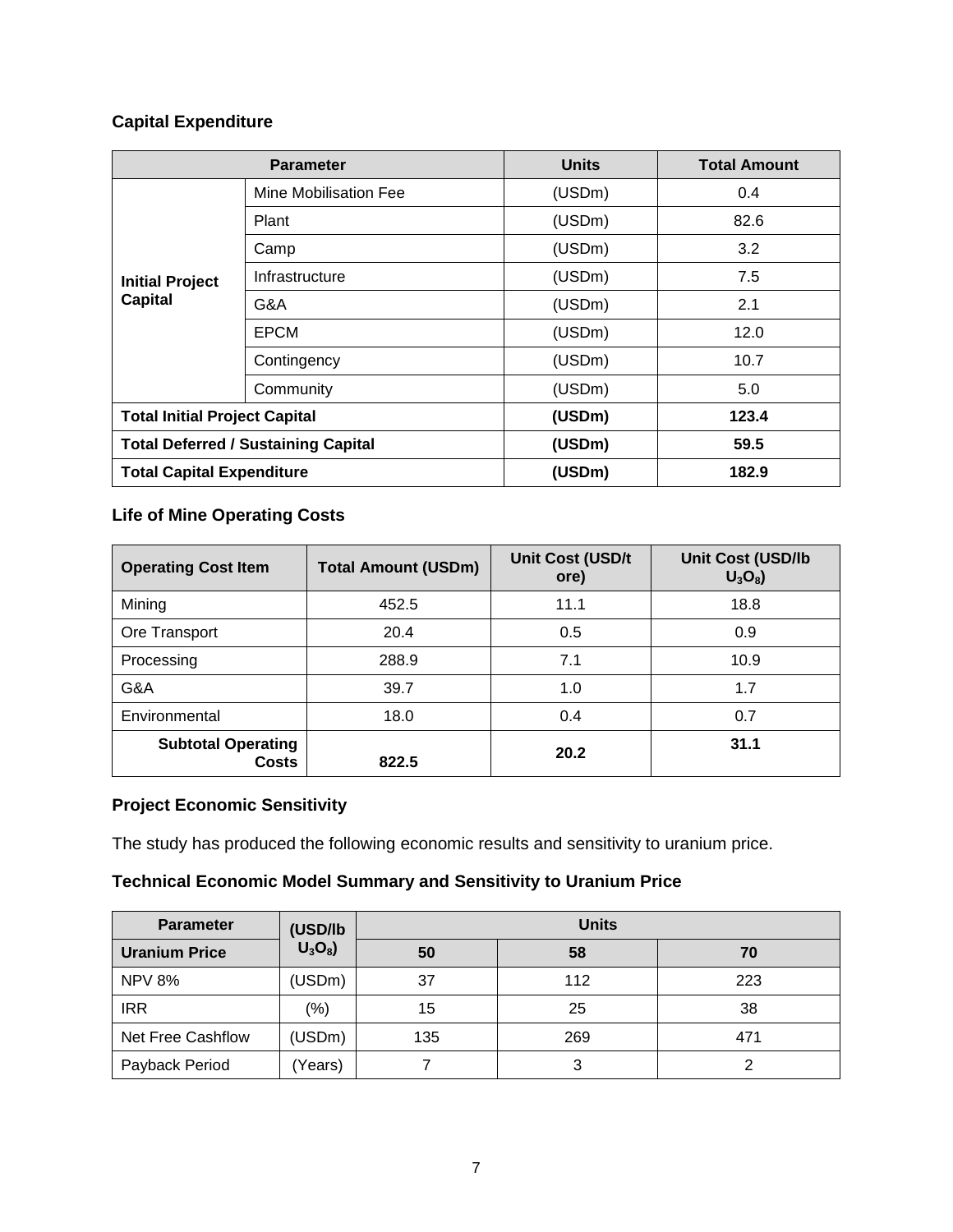#### **Qualified Persons**

The qualified persons from SRK Consulting (UK) Limited for the July 2017 PEA are:

- Robert J. Bowell, B.Sc., PhD, C.Chem., CGeolFGS, EGeolFIMMM Corporate Consultant (Recovery Methods, Mineral Processing and Metallurgical Testing)
- Martin Pittuck, C.Eng., FGS, MIMMM Corporate Consultant (Exploration, geology, drilling, sample preparation, data verification and resource estimation)
- Guy Dishaw, P.Geo. Senior Resource Geology Consultant (Exploration, geology, drilling, sample preparation, data verification and resource estimation)
- Filip Orzechowski, M.Sc., MIMMM, C.Eng. Chartered Mining Engineer (Mining)

The scientific and technical information in this release has been reviewed and approved by Dr. Rob Bowell, a chartered chemist of the Royal Society of Chemistry, a chartered geologist of the Geological Society of London and Fellow of the Institute of Mining, Metallurgy and Materials, who is an independent Qualified Person under the terms of NI 43-101 for uranium deposits. Mr. Bowell has verified the data disclosed in this news release.

#### **About GoviEx Uranium**

GoviEx is a mineral resource company focused on the exploration and development of uranium properties in Africa. GoviEx's principal objective is to become a significant uranium producer through the continued exploration and development of its flagship mine-permitted Madaouela Project in Niger, its Mutanga Project in Zambia, and its other uranium properties in Africa.

#### **Contact information**

Govind Friedland, Executive Chairman Daniel Major, Chief Executive Officer +1 604-681-5529 [info@goviex.com](mailto:info@goviex.com) www.goviex.com

*Neither TSX Venture Exchange nor its Regulation Services Provider (as that term is defined in the policies of the TSX Venture Exchange) accepts responsibility for the adequacy or accuracy of this release.* 

#### **Cautionary statement regarding forward-looking statements**

This news release may contain forward-looking information within the meaning of applicable securities laws. All information and statements other than statements of current or historical facts contained in this news release are forward-looking information. Forward-looking statements are subject to various risks and uncertainties concerning the specific factors disclosed here and elsewhere in GoviEx's periodic filings with Canadian securities regulators. When used in this news release, words such as "will", "could", "plan", "estimate", "expect", "intend", "may", "potential", "should," and similar expressions, are forward-looking statements. Information provided in this document is necessarily summarized and may not contain all available material information.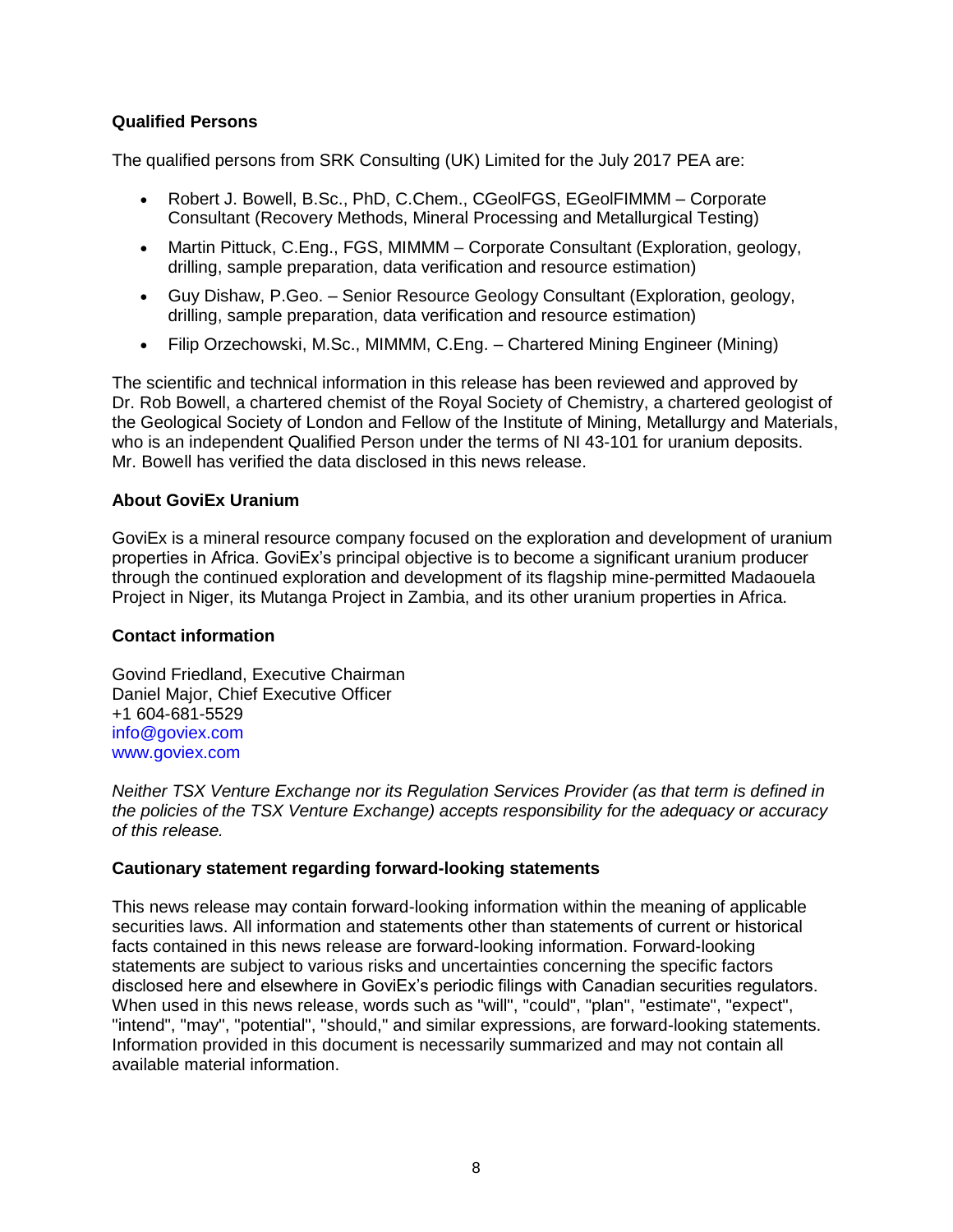Forward-looking statements include, without limitation, statements regarding the economic potential for either or both of the Mutanga and Madaouela projects to be developed; production rates for both those projects; the expectation that the uranium price will increase, as expected, as a result of anticipated uranium supply deficit and the timing forecasted for such deficits; and other statements that are not facts. Forward-looking statements are based on a number of assumptions and estimates that, while considered reasonable by management based on the business and markets in which GoviEx operates, are inherently subject to significant operational, economic, and competitive uncertainties and contingencies.

Assumptions upon which forward-looking statements have been made in this news release include that the uranium market may be reaching a turning point and that the long-term fundamentals of the uranium market remain very strong, and the price of uranium will rise sufficiently high and the costs of advancing the GoviEx's mining projects sufficiently low so as to permit GoviEx to implement its business plans in a profitable manner.

Factors that could cause actual results to differ materially from expectations include (i) the failure of the Company's projects, for technical, logistical, labour-relations or other reasons; (ii) a continued low price of uranium below what is necessary to sustain the Company's operations; (iii) an inability to achieve the anticipated production rates for the Company's projects due to technical, legal, economic or other factors; (iv) an increase in the Company's operating costs above what is necessary to sustain its operations; (v) accidents, labour disputes, or the materialization of similar risks; (vi) a deterioration in capital markets conditions that prevents the Company from raising the funds it requires on a timely basis; (vii) the failure of the GoviEx's obtain any necessary debt financing as anticipated; and (viii) generally, the Company's inability to develop and implement a successful business plan for any reason. In addition, the factors described or referred to in the section entitled "Financial Risks and Management Objectives" in the MD&A of GoviEx for the year ended December 31, 2016, which is available on the SEDAR website at [www.sedar.com,](http://www.sedar.com/) should be reviewed in conjunction with the information found in this news release.

GoviEx has attempted to identify important factors that could cause actual results, performance, or achievements to differ materially from those contained in the forward-looking statements. There can be other factors that cause results, performance, or achievements not to be as anticipated, estimated or intended. There can be no assurance that such information will prove to be accurate or that management's expectations or estimates of future developments, circumstances or results will materialize. As a result of these risks and uncertainties, the results or events predicted in these forward-looking statements may differ materially from actual results or events. Accordingly, readers should not place undue reliance on forward-looking statements. The forward-looking statements in this news release are made as of the date of this news release, and GoviEx disclaims any intention or obligation to update or revise such information, except as required by applicable law, and GoviEx assumes no any liability for disclosure relating to the other company herein.

This news release does not constitute an offer to sell or a solicitation of an offer to buy, nor shall there be any sale of any of the securities in any jurisdiction in which such offer, solicitation, or sale would be unlawful, including any of the securities in the United States of America. The securities have not been and will not be registered under the United States Securities Act of 1933 (the "1933 Act") or any state securities laws, and may not be offered or sold within the United States or to, or for account or benefit of, U.S. Persons (as defined in Regulation S under the 1933 Act) unless registered under the 1933 Act and applicable state securities laws, or an exemption from such registration requirements is available.